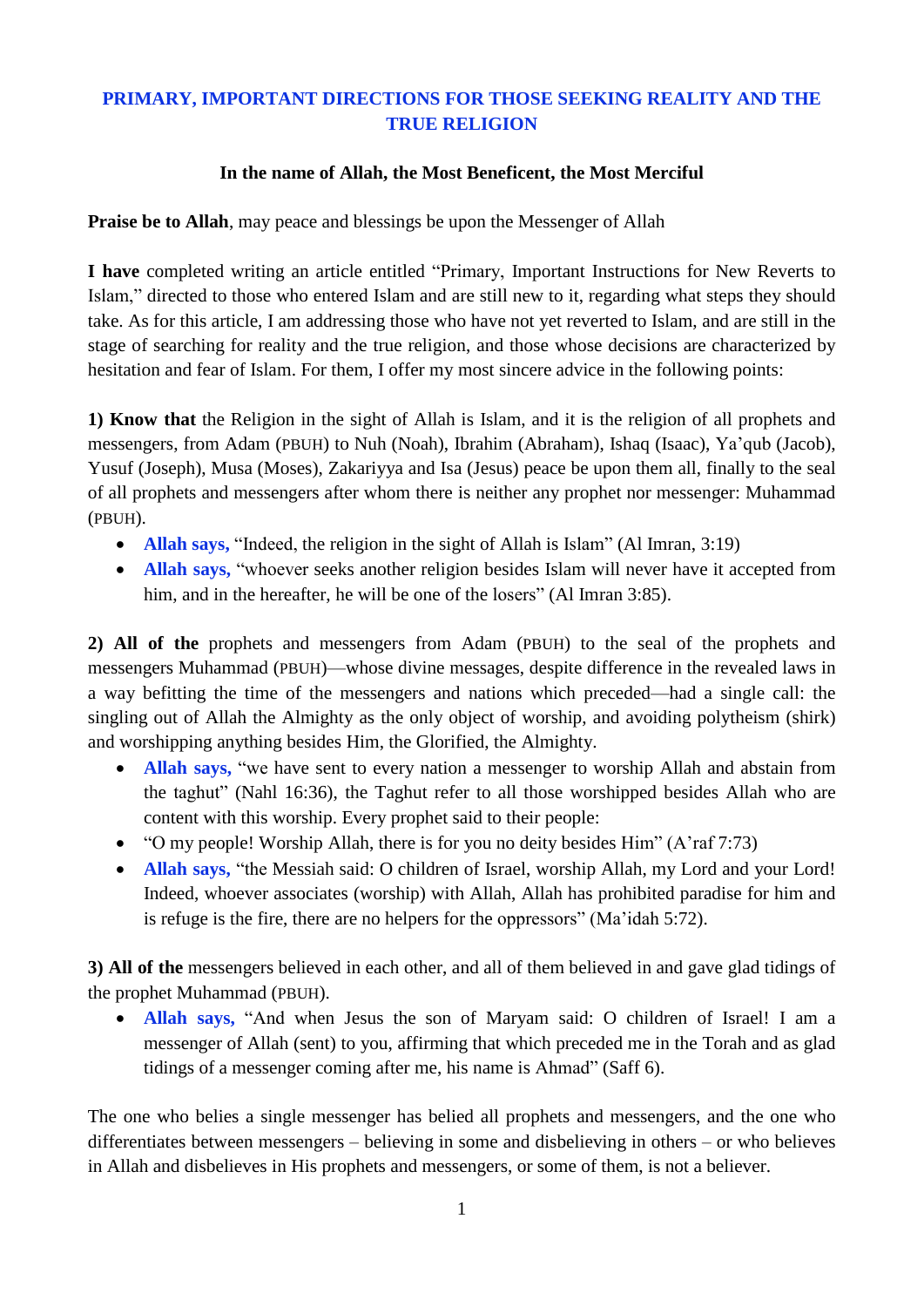- **Allah says,** "The Messenger believed in that which was revealed to him from his Lord, and the believers. All believe in Allah, His angels, books, and messengers. We do not differentiate between any one of His messengers. They say: 'We have heard and obeyed! (Grant us) Your forgiveness, our Lord, to You is the destination" (Baqarah 2:285).
- **Allah says,** "Indeed, those who disbelieve in Allah, His messengers, or seek to differentiate between Allah and His messengers saying, 'we believe in some and disbelieve in others', wanting to take a middle path between: they are the disbelievers, truly, and we have prepared for the disbelievers a humiliating punishment" (Nisaa 4:150-1).

**4) The shortest path** for you to attain reality and knowledge of the true religion, and to tread the straight path by which you attain protection and safety in both this world and the hereafter, is to accept the Noble Quran with impartiality, contemplation, and an open mind, as it is the speech of Allah the Almighty who has revealed it upon His slave and prophet Muhammad (PBUH), and it is the extended rope of Allah from the sky to the earth. Thus, you will find that in it, Allah the Almighty Himself—the possessor of the beautiful names and the highest attributes—is addressing you, and speaking to you, and answers all of your questions, and all (thoughts) that wander in your soul for which you search. If you do this, Allah will never abandon you.

**5) Do not permit** the biased and malevolent media—which propagates false narratives against the Noble Quran and Islam, the Religion of Allah—create a barrier between you and the truth, making it difficult for you to rid yourself of its power and effect over you. This cheap, hateful, and untrue method (of portrayal) taken by the modern mass media today has been adopted by the leaders of shirk, enemies of the prophets and messengers through various methods, in order to ward people away from paying attention to and following the truth.

 **Allah says,** "and those who disbelieve said, 'do not listen to this Quran, and speak noisily (during its recitation)'" (they do this) by raising their voice and fabricating racket and noise, "so that you may overcome" (Fussilat 26).

That is, 'so that you may overcome the Noble Quran, and weaken its effect on the people.' The malicious media today matches the description "speak[ing] noisily."

 **Allah says,** "And those who were oppressed will say to those who were arrogant, 'Rather, [it was your] conspiracy of night and day when you were ordering us to disbelieve in Allah and attribute to Him equals." They will confide their regret when they see the punishment and We place shackles on the necks of those who disbelieved, are they being punished except for that which they used to do?" (Saba 33).

This is a part of an argument that will occur on the day of judgement, between those who followed and those who were followed, between the weak and the powerful and arrogant, between the general population and the leaders of the polytheists—what use will their argument be?

**6) Expel**, as much as you can, the pressure and compulsion that surrounds you. Do not learn about Islam from the enemies of Islam, as this will misguide you, and lengthen your path: in fact, you may not even arrive at guidance, or learn about the true religion. Islam is taken from two sources, the Noble Quran, the speech of Allah, and the purified prophetic Sunnah, which is every act,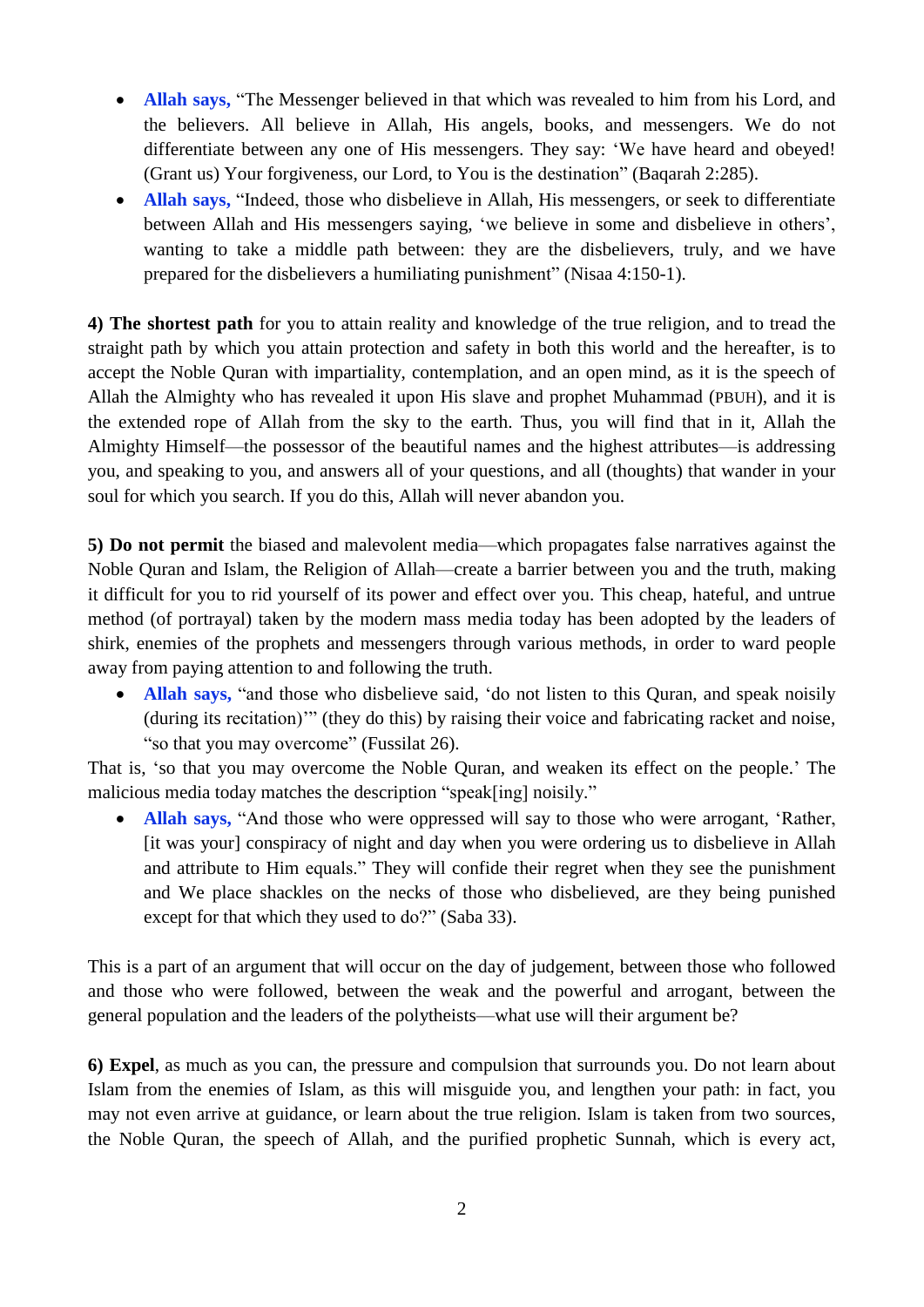statement, and tacit approval of the Prophet Muhammad (PBUH) that is authentically established, as can be found in Sahih al-Bukhari and Muslim, and other books of hadith (reports).

**7) Know that** the revealed laws of Islam encompass all aspects of life. In the beginning, do not toil over researching the specific, detailed rulings of the law, and the reasons for their (legislation): why did Allah prohibit alcohol? Why has the flesh of pigs been prohibited? Why is the hijab required of women? Why is there purification and ablution? Why is there prayer? Why is interest prohibited? —asking why, why? In the beginning, this is not a fruitful endeavor. It will lengthen your path, and keep you engaged with infertile debates, resistance and objections without any use, and you may be misguided, or branch off into other paths.

**Rather, your first** and foundational concern should be, in the beginning, to research issues that are general, universal, and comprehensive: why did Allah the Almighty create creation? What is the purpose of our existence in our worldly life? Then, what will happen after we die? What is waiting for us? What is our destination? Is Allah true? If He is true, then what is His claim over His slaves? —or did Allah create us frivolously without any purpose and no revealed law to guide us? Then, how is it possible this right can be known? What is the correct way to know it? Are the prophets and messengers true? What is the necessity and need for their existence? Then, what rights do the prophets and messengers have over us? If you arrived at the correct answers to these comprehensive and universal principles, and you believe and affirm them, it will be easy for you after this to understand and believe, and to practice those detailed actions of worship!

**8) Know that** there is no compulsion in religion. Allah the Almighty is Himself the most loved, and he does not accept that his slaves worship Him under compulsion or with hatred. It is rather required to worship Him lovingly with obedience and contentedness, without hatred or compulsion,

 **Allah says,** "there is no compulsion in religion, the guidance has been made clear from deviance" (Baqarah 2:256).

The true meaning of this verse, however, should not cause you to delay, procrastinating in the duration of contemplation, searching, and hesitation to months and years, in the name and impression of searching for the Truth and reality; for you have no control over time, and death can overtake you at any moment, even if you are still in the stage of searching for reality, making you die as a disbeliever and polytheist! You will regret it, and a regretful day will certainly come!

**9) We will not** sugarcoat it, nor lie to you; whoever dies upon disbelief, polytheism, and belying Allah, his destination is the fire for all eternity, regardless of any righteous acts that he undertook.

- **Allah says,** "Indeed, Allah does not forgive association with Him, but He forgives what is less than that for whom He wills. And he who associates others with Allah has certainly gone far astray" (Nisa 4:116).
- **Allah says,** "They have certainly disbelieved who say, 'Allah is the Messiah, the son of Mary' while the Messiah has said: O Children of Israel, worship Allah, my Lord and your Lord. Indeed, he who associates others with Allah - Allah has forbidden him Paradise, and his refuge is the Fire. And there are not for the wrongdoers any helpers" (Maidah 5:72).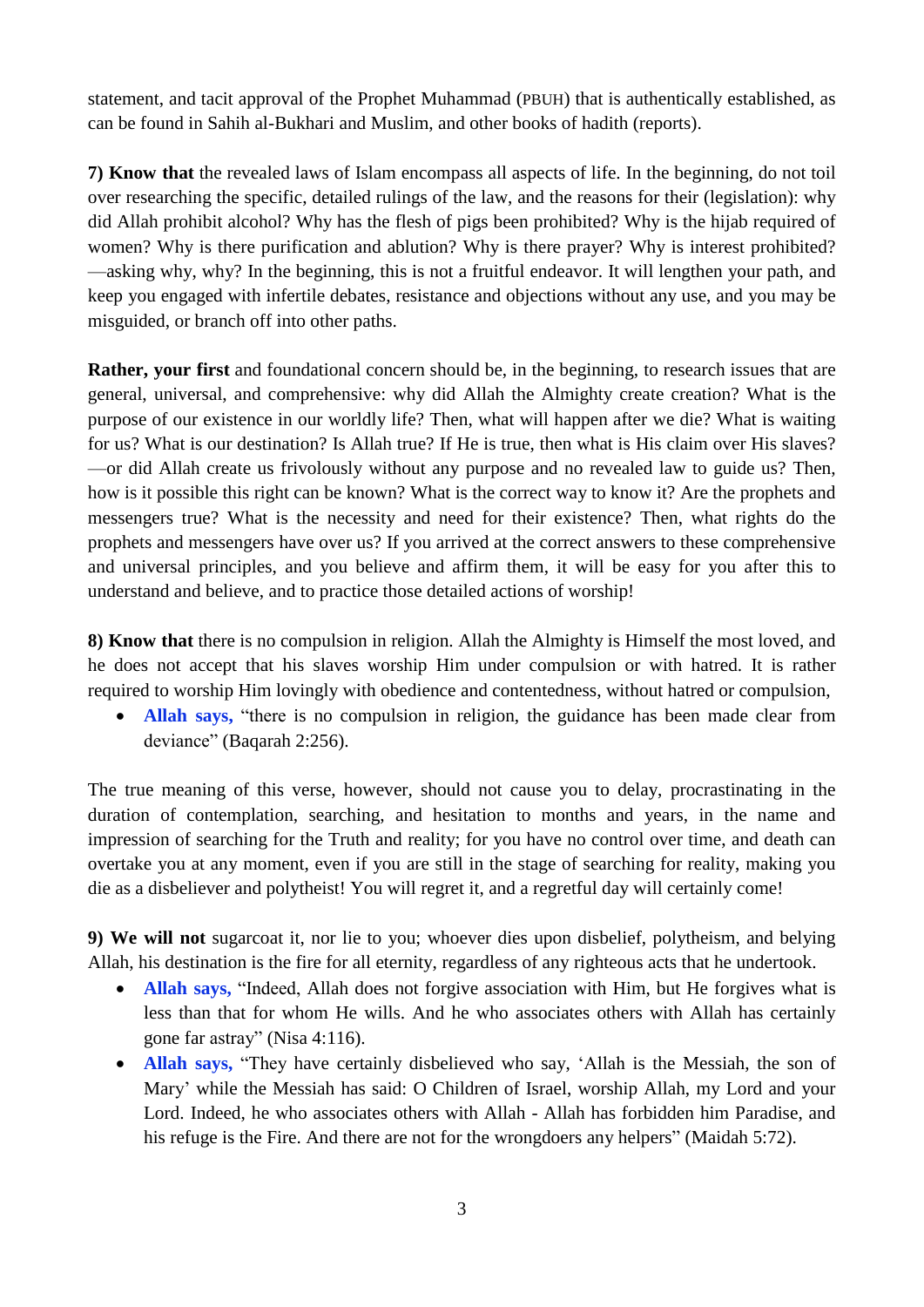In the hadith, it is authentically narrated that **the Prophet Muhammad (PBUH) said**: "By the one in whose hand is Muhammad's soul (God), there is not a single person in this nation, Jew or Christian who hears of me and then dies without having believed that which I was sent with, except that he will be a companion of the Fire". This meaning is proven in tens of passages in the Quran and Prophetic Sunnah, and all of the prophets and messengers of the past agreed upon this.

**10) It is possible** that you dread or fear the reaction of those around you—your family, friends in places of work, and others—and that you allow this to deviate you from faith and entering Islam, or from announcing your Islam publicly. Satan is making you fear the people around you, while Allah the Almighty is more deserving of your fear and attention!

**Know that** those whom you fear and obey in disbelief because you fear them and their reaction, will never benefit you. They will not be with you in your grave, where nothing will benefit a man on that day except his own deeds. They will not be with you, nor benefit you, when you stand on the day of resurrection in front of your Lord, the day you will say:

- "'If only I had taken a path following the Messenger! I wish—if I had only—not taken such a person as a friend! He has misguided me from the remembrance (of Allah) after it came to me', Indeed, Satan is most deceitful to man'' (Furqan 27-29).
- **Allah says,** "The day where a man will flee from his brother, (then) his mother and father…Each one of them, that Day, will have enough concern (of his own) to make him indifferent to the others" (Abasa 34-7).

**The Truth** has a tax, just as falsehood has its tax. The tax of falsehood in this world is a poor life, constriction of the chest, depression, destruction, worry, and fear of the unknown—and in the hereafter, the anger of the Lord, the Glorified and Almighty, and eternal residence in the fire of hell. On the other hand, the tax of the Truth, as great as it may be, is followed by tranquility and peace in the soul, comfort of the mind, a happy life, easing of the chest, purity of the body, and harmony, agreement, and brotherhood between the body, mind, and soul—and in the hereafter, the contentedness of the Lord, the Glorified and Almighty, and eternal residence in paradise and its bliss. Know that whoever pleases Allah the Almighty by (earning) the anger of people, Allah becomes pleased with him, and makes the people pleased with him. And whoever pleases the people with hatred of Allah, Allah is angry with him, and he angers the people (against him). The reasonable person is the one who makes the best choice.

**11) Do not take** the wrongdoings of some Muslims as evidence of Islam being wrong, or an evidence of its falsehood, as this will carry you to oppression, hostility and disagreement towards Islam, and will make you flee from it. You will be misguided and will misguide others. Nobody represents Islam completely and absolutely except one single individual, the Prophet Muhammad (PBUH), and everybody besides him both errs and does good. It may be said to them: 'you have committed an error,' or 'you have acted correctly,' 'you have done well,' or 'you have done poorly.' Know that the Truth is not known by men, but rather, men are known by the Truth, and the Truth in this case is limited and restricted to 'Allah said (such as such)', and 'The Messenger (PBUH) said (such and such)', i.e., the Noble Quran, and the Sunnah of the Prophet Muhammad (PBUH).